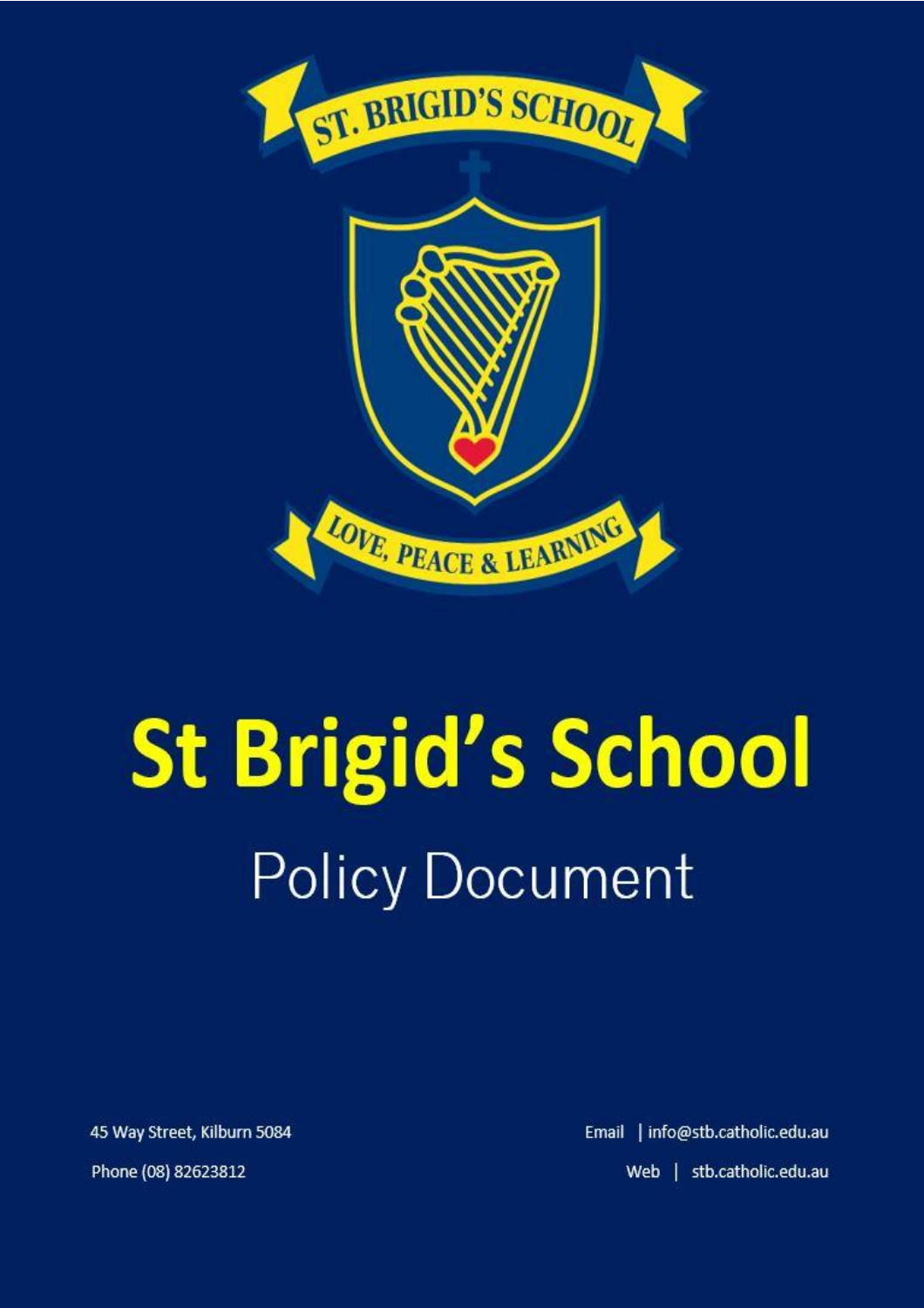# Sun Smart Policy

## 1. Purpose

St Brigid's School has a duty of care to all staff, students, volunteers and contractors with regard to exposure to sun. This policy affirms the school's commitment to adopt sun smart practices.

#### 2. Scope

This policy applies to all students, staff, parents, and volunteers at St Brigid's School.

### 3. Policy

The school is committed to:

- $\overline{9}$ developing positive attitudes and practices towards skin protection
- $\overline{\mathbf{y}}$ encouraging the entire school community to use a combination of sun protection measures whenever UV Index levels reach 3 and above
- $\overline{\bullet}$ working towards a safe school environment that provides shade for students, staff and the school community at appropriate times
- $\overline{g}$ assisting students to be responsible for their own sun protection
- $\overline{a}$ ensuring families and new staff are informed of the school's Sun Protection policy

#### 4. Definitions

CESA means Catholic Education SA, including any School or CEO, as the context may permit.

Staff employees of St Brigid's School.

Parent/caregivers- The parent, guardian, or caregiver of a student (singular or plural).

Students – children that attend St Brigid's School.

Duty of Care: may be defined as, 'an obligation, recognized by law, to avoid conduct fraught with unreasonable risk of dangers to others'

Contractors: A person or firm that undertakes a contract to provide materials or labour to perform a service or do a job. Individuals must undergo an induction and may be required to hold a valid police clearance.

Volunteers: Volunteer: A person who provides their services to the school free of charge, has a current, valid, police clearance and has completed the school's volunteer induction requirements.